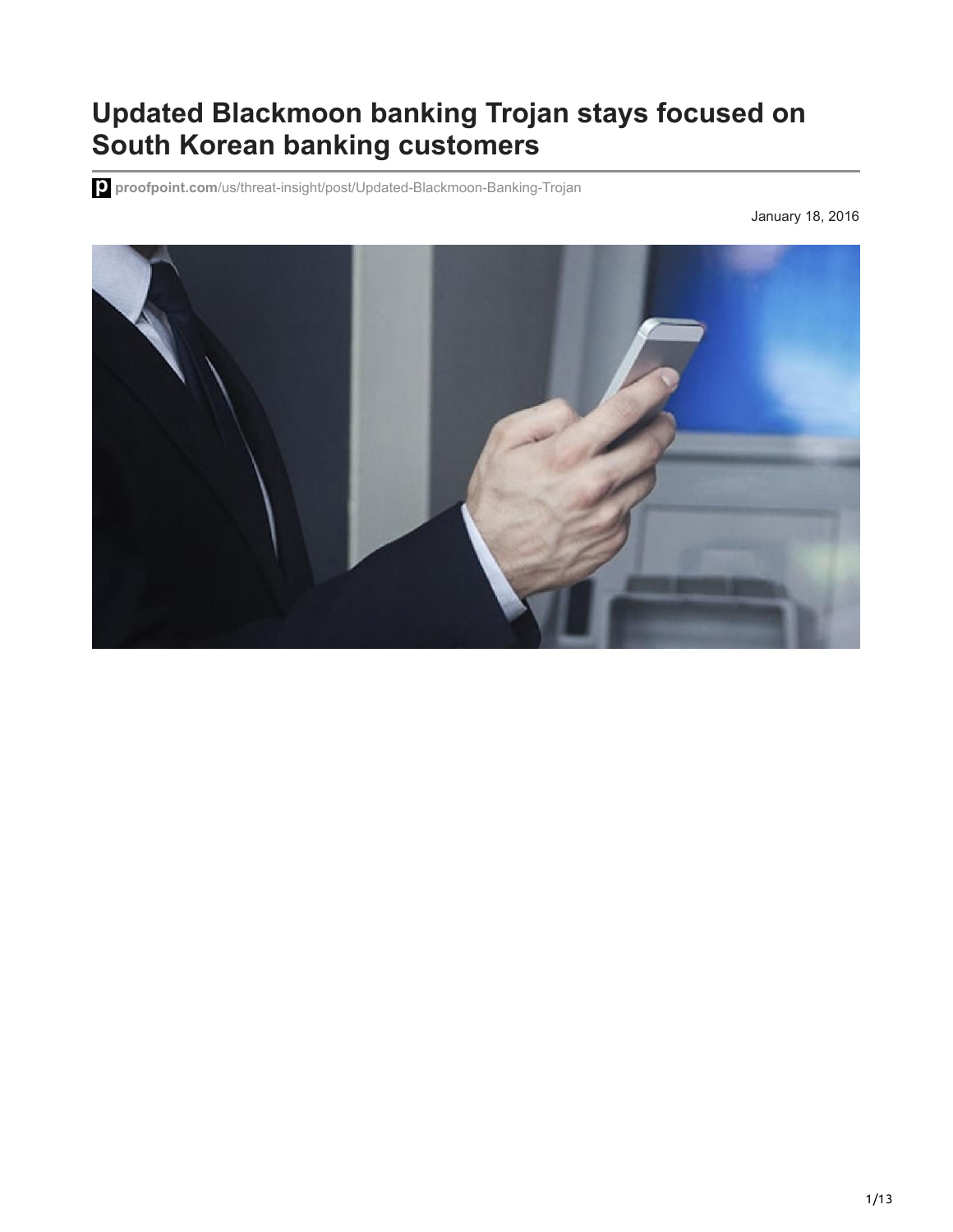

## [Blog](https://www.proofpoint.com/us/blog)

[Threat Insight](https://www.proofpoint.com/us/blog/threat-insight)

Updated Blackmoon banking Trojan stays focused on South Korean banking customers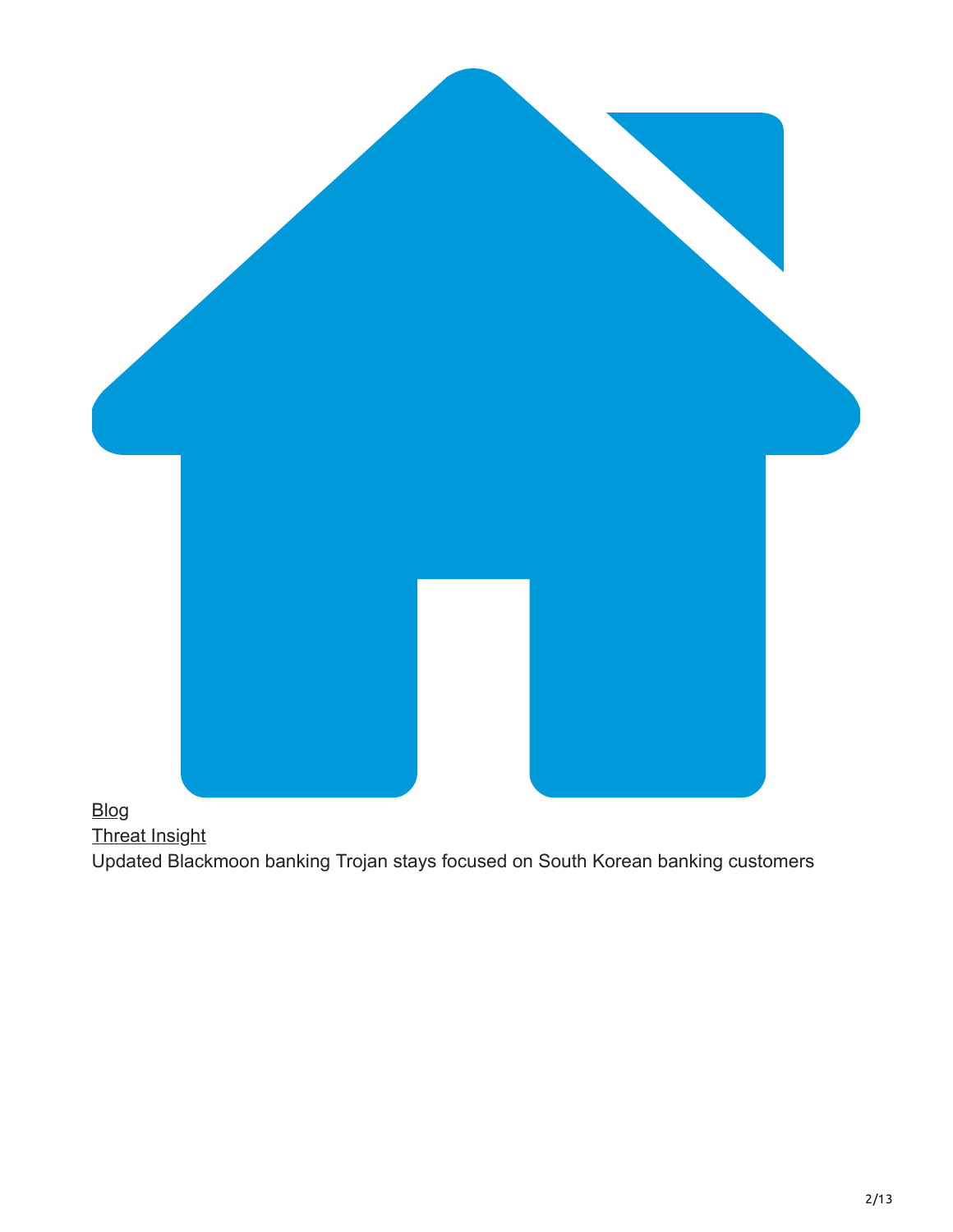

#### January 19, 2016 Proofpoint Staff

First analyzed in early 2014 [1] [2], the Blackmoon banking Trojan targets a user's online banking credentials using a type of pharming that involves modifying or replacing the local Hosts file with one that redirects online banking domain lookups to an IP address controlled by the attacker. Blackmoon has been observed targeting primarily customers of South Korean online banking sites and services, and is usually distributed via drive-by download.

Like other banking Trojans targeting online banking users in other countries, Blackmoon continues to evolve both their distribution and delivery technique. Proofpoint threat researchers recently observed a sample of the Blackmoon Korean banking Trojan (7e67216628d9a171be0ce18c51fda8ce) retrieving encoded configuration information from the "lofter[.]com" blogging platform.

## *Figure 1: Encoded configuration block found on the lofter[.]com blogging platform*

## **Executable Process**

The malware arrives on the system as an executable. (The original delivery method of this sample is unknown, but previous analyses have found it spreading via download from an infected site.)

## *Figure 2: Information from PEStudio for* 7e67216628d9a171be0ce18c51fda8ce

Once executed, the dropper extracts a DLL from itself and launches the DLL via rundll32.exe, calling the dropper filename as a parameter that deletes the original dropper from disk. The DLL and the folder it resides in are named using 6 random alphabetical characters.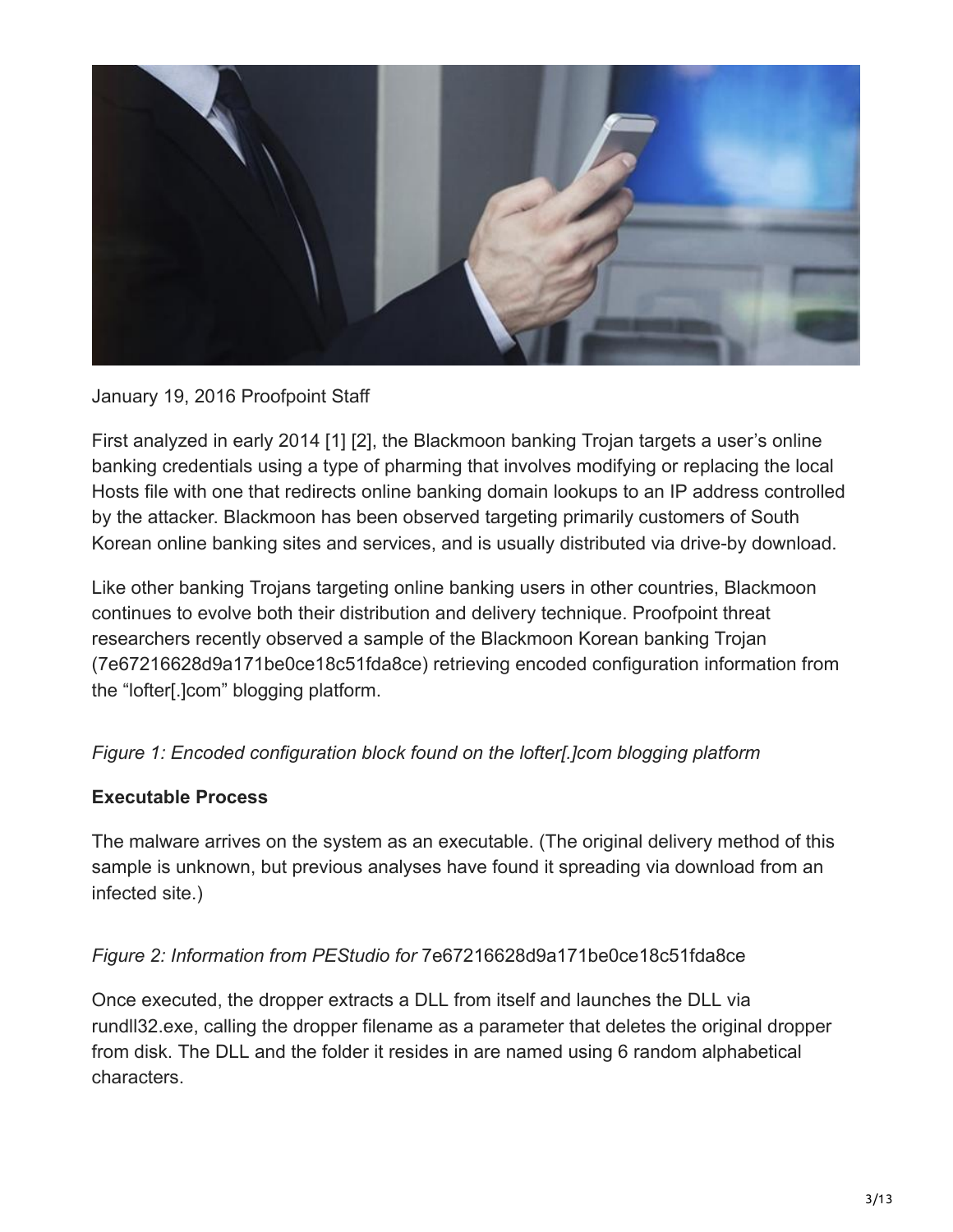*Figure 3: BlackMoon DLL (84E2D574085C77F47E801F5326E83D73) launching via rundll32.exe*

#### *Figure 4: Blackmoon strings present in 84E2D574085C77F47E801F5326E83D73*

The malware sets persistence by running the command

abj<sub>ipv4</sub>  $REG$  SZ C:\WINDOWS\system32\rundll32.exe "C:\DOCUME~1\ADMINI~1\LOCALS~1\Temp\mDDfrJ\mDDfr.dll",CallWindows

*Figure 5: Blackmoon DLL persistence setting in registry key*

The malware calls out to a hardcoded website address to retrieve the encoded configuration block. It parses the page looking for "###" and extracts the data until a subsequent "###": this is the encoded configuration block (Fig. 6).

## *Figure 6: The encoded Blackmoon configuration block.*

The malware makes use of JavaScript to handle the encoding and decoding of strings. The decoding can be described as case-swapped base64 with a substituted padding character of '@'. (A python script for decoding is included at end of this post.).

*Figure 7: Calling decoding routine in malicious JavaScript*

*Figure 8: Decoded Configuration Block*

The malware also utilizes this encoding to register the infected host.

*Figure 9: Blackmoon infected client check-in*

*Figure 10: Decoded SID parameter for infected client*

The malware clears the DNS resolver cache by running the command ipconfig.exe /flushdns, and then sets the values found in the [Dns] section of the config block to the infected client's DNS server settings. In this case it is 127.0.0.1 with the Google primary public DNS server of 8.8.8.8 as a backup.

With the primary DNS set to the loopback address, the malware rewrites the infected client's Hosts file with search engine and banking sites that will resolve to the attacker's server. The list of domains to redirect is hardcoded in the malware. The value in the [Host] field of the configuration block replaces "IP#" when it is written to the Hosts file.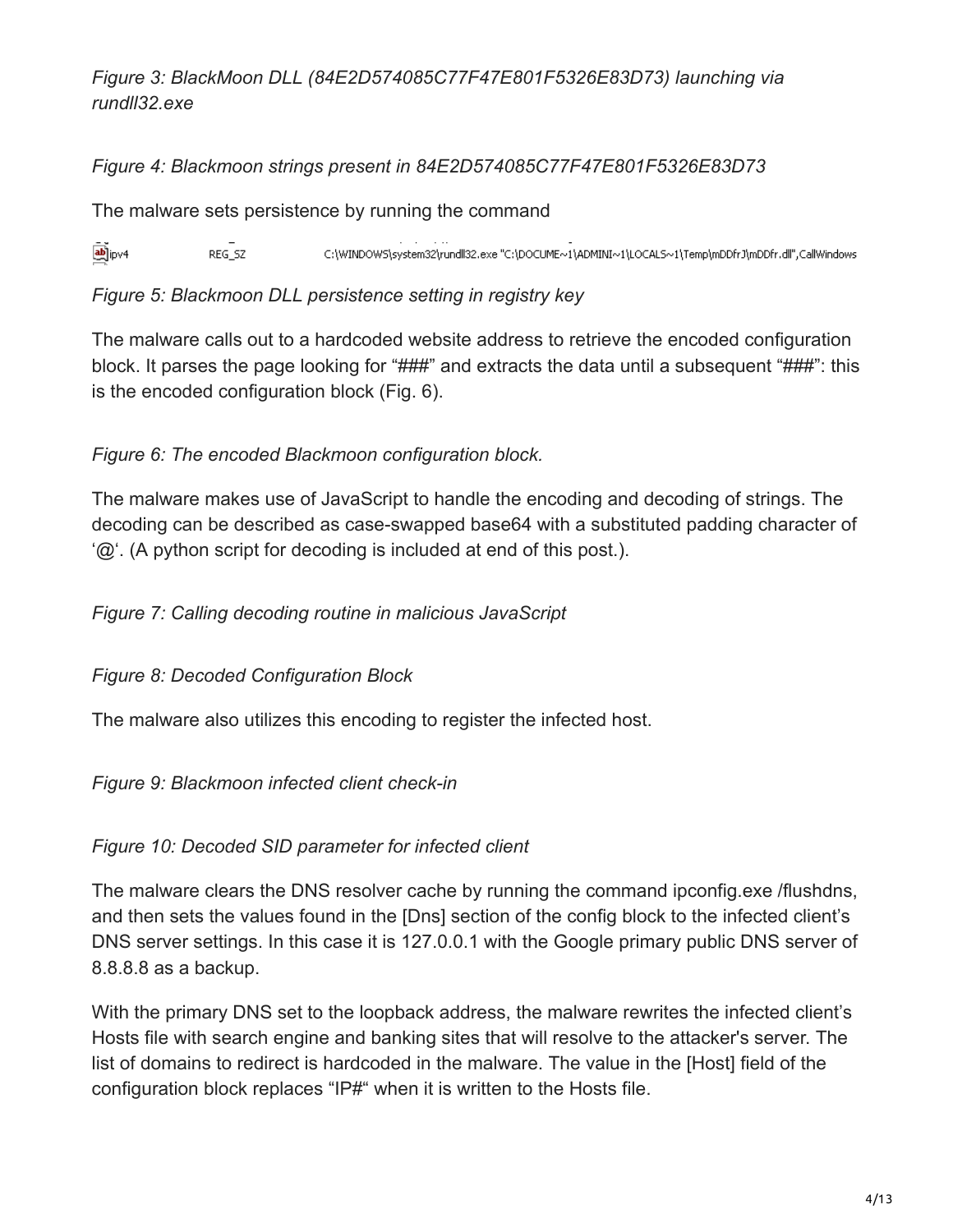## *Figure 11: The Modified HOSTS file before (right) and after (left) the IP from the Configuration Block is replaced.*

The malware also searches for a folder "\NPKI\" containing .cer or .der files on the infected client. If found, the malware extracts a command line RAR executable from itself and saves it to "\Documents and Settings\Administrator\Local Settings\Temp" as "zip.tmp". Then the malware archives the NPKI folder with the following command:

#### zip.tmp a -hp@#@2016999# "D:\NPKI.z" "D:\NPKI"

The malware will then send the password protected archive to the value of the [Upload] field in the configuration block via HTTP POST. It is likely that the content of the NPKI folder are used to impersonate an end-user in order to access their online banking information and accounts. [3] [4]

## *Figure 12: The Blackmoon DLL sending NPKI RAR archive*

The configuration block also includes a [Time] value that indicates how often the malware checks for a new configuration block.

Once the infected client's Hosts file has been updated with the redirected domains, a user visiting any of the search engine sites with the infected client will often see the following message:

*Figure 13: Message displayed when user of infected client visits a domain listed in modified Hosts file*

This message roughly translates to:

*Financial Supervisory Service is conducting an authentication process did you install the security certificate for this PC?*

※ *Certificate must verify the security and privacy of information leakage incidents in the auction using Internet banking Guests prevent financial fraud, please see below.*

※ *You cannot access the Internet Banking more safely receive the security certification process.*

※ *Please click the bank name that you use to proceed to the secure authentication procedures.*

A user who clicks on one of these online banking site names in order to login would be presented with the following sequence pages: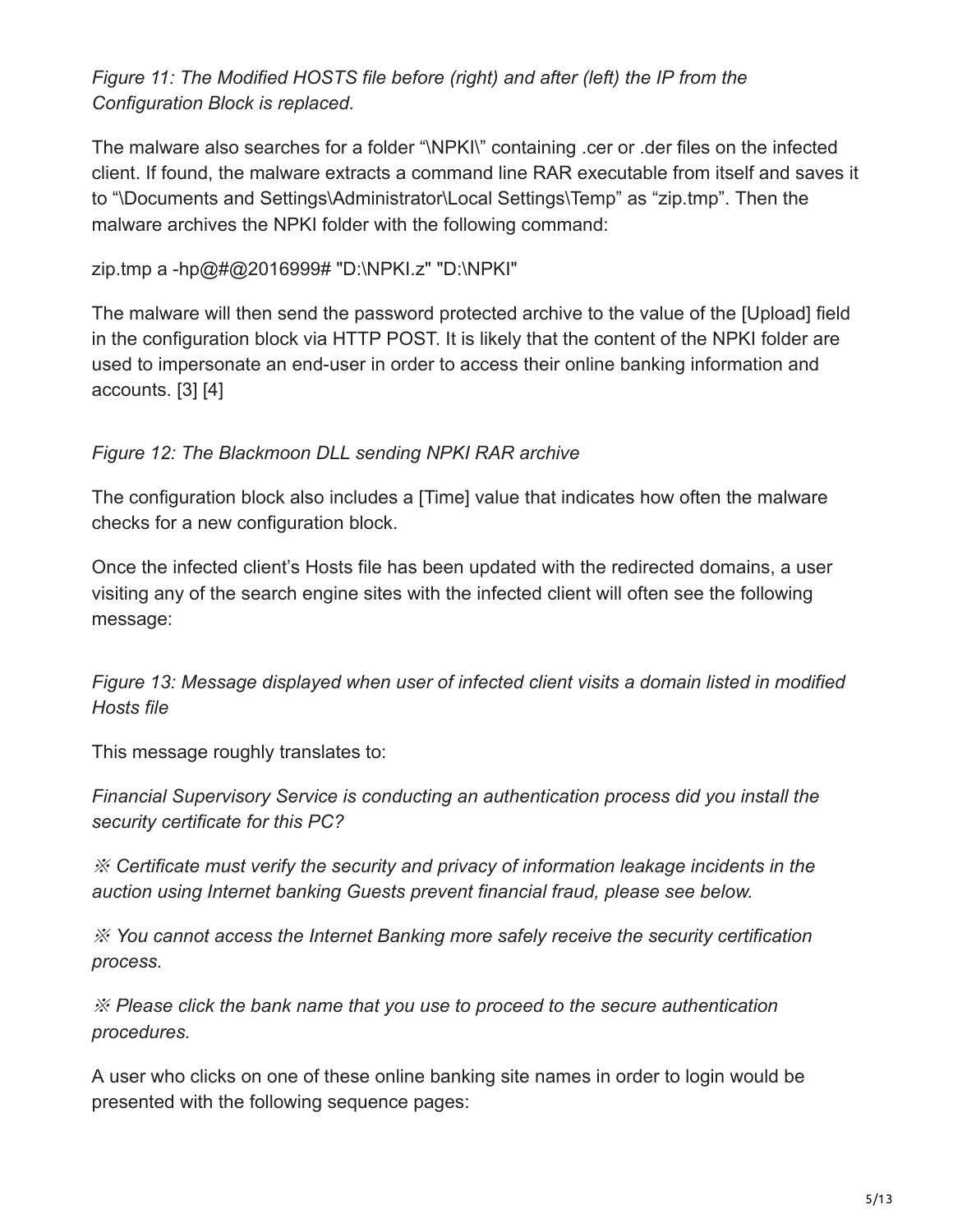#### *Figure 14: Fake online banking web site using stolen branding*

While this page appears legitimate, clicking on any element on the page brings up an alert.

*Figure 15: Fraudulent security notification to end user*

This roughly translates to:

*Safer internet 03.24.2014 (Will) for banking using internet banking, smart Banking, Phone Banking To The use of all services (private. Company) can then use additional authentication.*

Clicking the OK button brings up a brief loading message:

*Figure 16: Loading message displayed when user accepts warning*

Which is then followed by a two-stage credential theft phish.

*Figure 17: First page of credential theft phishing, with stolen branding*

#### *Figure 18: Second page of credential theft phishing, with stolen branding*

The phishing pages include user input validation capabilities that surpass those typically found in phishing pages, such as validating that the user has entered their name using the proper character set, as well as numerous checks to ensure that a valid "Social Security number" (officially called a [Resident Registration Number](https://en.wikipedia.org/wiki/Resident_registration_number) in South Korea) has been entered.

## *Figure 19: Phishing page form input validation for character set*

## *Figure 20: Phishing page form input validation for South Korean equivalent of Social Security Number*

This infection chain is consistent with examples documented in early 2014, with two noteworthy updates to distribution and delivery technique:

- Distribution via the lofter[.]com blogging platform, with frequent changes to the backend web servers.
- Addition of encoding for C2 information in payload download.

These changes are consistent with updates Proofpoint researchers have recently observed in other malware, from highly targeted malware such as the Operation Arid Viper payload [5] to broad-based campaigns such as those distributing Dridex [6]. Organizations can expect to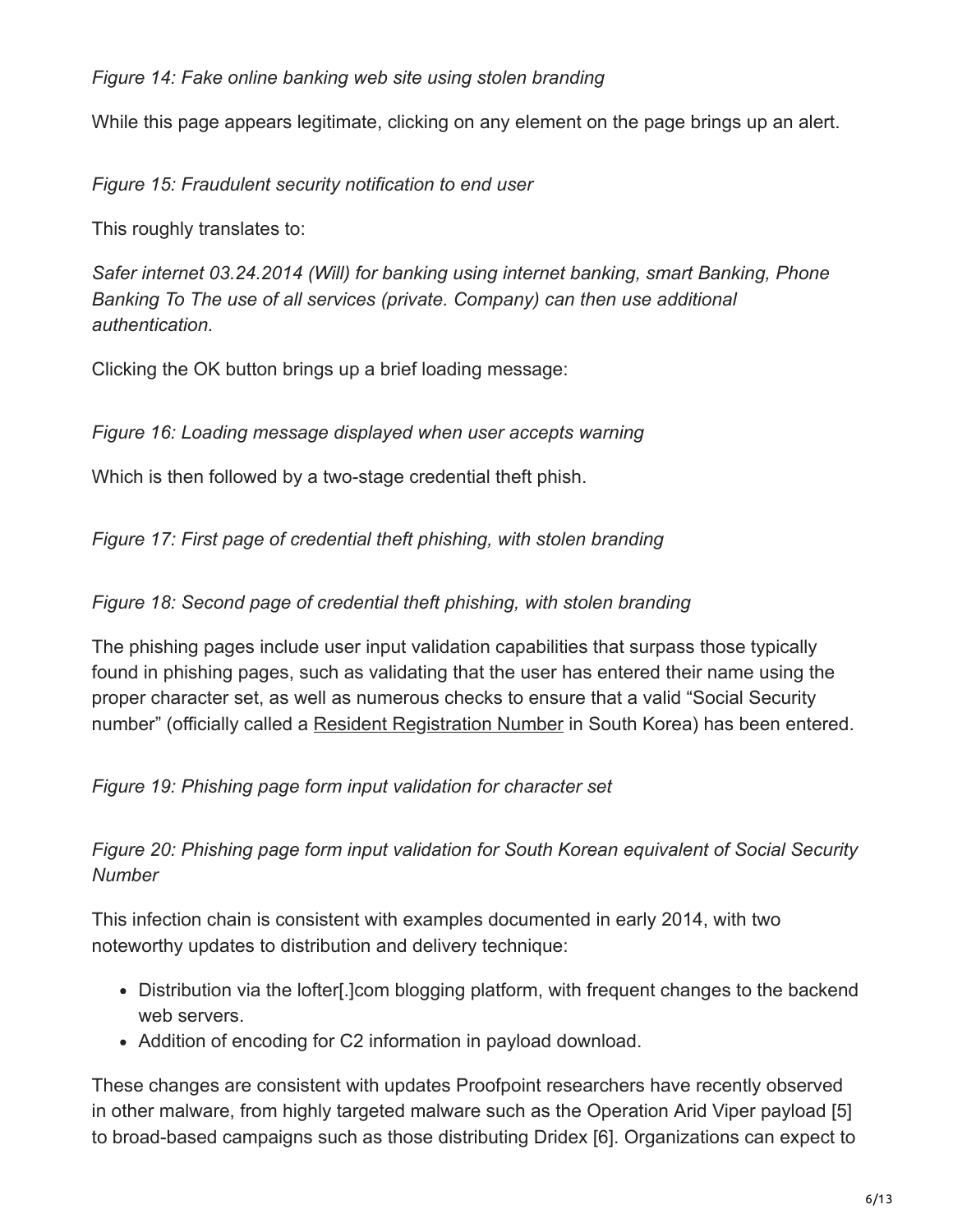see continued variation in obfuscation techniques and distribution as attackers attempt to stay ahead of evolving defenses.

## **References**

[\[1\] http://training.nshc.net/ENG/Document/virus/20140305\\_Internet\\_Bank\\_Pharming\\_-](http://training.nshc.net/ENG/Document/virus/20140305_Internet_Bank_Pharming_-_BlackMoon_Ver_1.0_External_ENG.pdf) \_BlackMoon\_Ver\_1.0\_External\_ENG.pdf

[2] https://zairon.wordpress.com/2014/04/15/trojan-banking-[47d18761d46d8e7c4ad49cc575b0acc2bb3f49bb56a3d29fb1ec600447cb89a4/](https://zairon.wordpress.com/2014/04/15/trojan-banking-47d18761d46d8e7c4ad49cc575b0acc2bb3f49bb56a3d29fb1ec600447cb89a4/)

[3] [http://www.hikorea.go.kr/pt/PublicCertificate\\_en.pt](http://www.hikorea.go.kr/pt/PublicCertificate_en.pt)

[4] <http://grrrltraveler.com/countries/asia/korea/expat-life/online-banking-korea/>

[\[5\] http://www.proofpoint.com/us/threat-insight/post/Operation-Arid-Viper-Slithers-Back-Into-](http://www.proofpoint.com/us/threat-insight/post/Operation-Arid-Viper-Slithers-Back-Into-View)View

[6] <http://www.proofpoint.com/us/threat-insight/post/Not-Yet-Dead>

## **Blackmoon DLLs**

Name: yQkUz.dll

MD5: 84e2d574085c77f47e801f5326e83d73

SHA256: ad062b7cba8f149a585018938b45f65698dde3a049a6f50fd4e355e68b562fc3

Compile Time: 2016-01-07 18:08:45

Name: pkNQy.dll

MD5: 9be8a5edc5f0a57d09b733c18a3740c7

SHA256: 4e94d38c1939ca7c6928da062b01e381e7a925ae4c66945f598f090c8d79a6a0

Compile Time: 2016-01-10 05:09:38

Name: OUikm.dll

MD5: 255fd48dd681058d9cb84e4c6dbd92f6

SHA256: 8fbacfa948ba95cbe7e6f44a7974f621259a0c23c43a4a4c3d8e3e163604388a

Compile Time: 2016-01-09 09:43:13

Name: uyonu.dll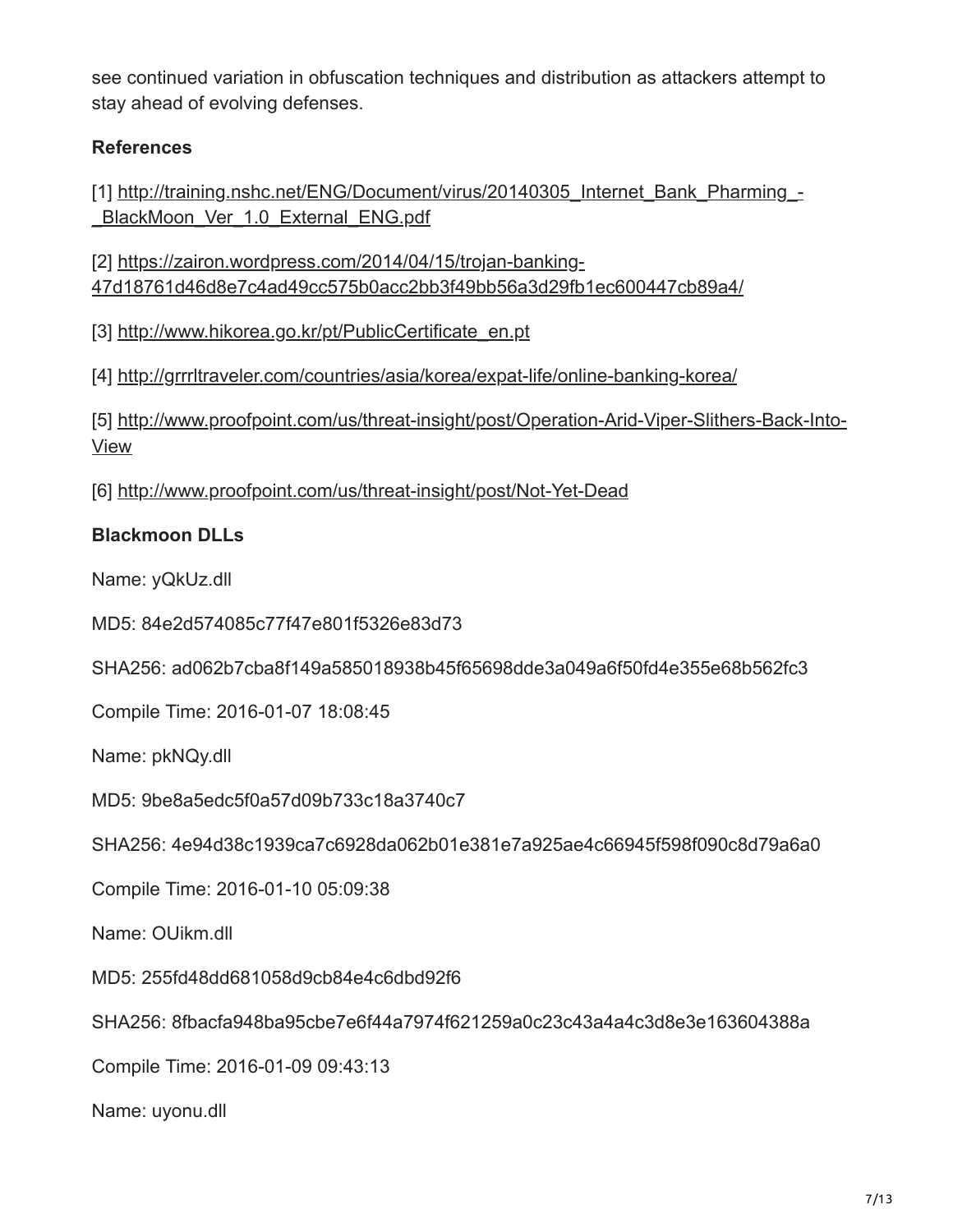MD5: 949482b0aa3ecc019d63d10a46539302

SHA256: df821948e3362a5accdefc444b4bdf8e370f77af65fabbbd371cd95d1c181347

Compile Time: 2016-01-07 18:08:45

#### **Blackmoon EXE Droppers**

Name: sa.exe (Analyzed)

MD5: 7e67216628d9a171be0ce18c51fda8ce

SHA256: f0dd2eeaaeb85ab98f0d2d04151b7a56fa3d0c427e9356049cbc4f41bcfabf72

Compile Time: 2016-01-07 18:25:05

Name: smss.exe

MD5: 86a16809fe21cc389740866dfc73abe3

SHA256: 6f250727e69716776f3bb594715a7e10bea65e35556f1dc3a922b63f40611b39

Compile Time: 2016-01-11 06:09:40

Name: smss.exe

MD5: 091bb8f755f7eda753e53b0b6501dcb2

SHA256: af777fe3a147a48185c65ecd750be0863caa6fbcc51a75a4fb944a651c875006

Compile Time: 2016-01-11 06:09:40

Name: smss.exe

MD5: b67e98a8c3f2b46207e9b9d4785bbe4cSHA256:

SHA256: fa2ddd90683ddcc968d5349edfd85d81dd0035daf7f0d2d7556c8c609fb78554

Compile Time: 2016-01-11 06:09:40

Name: smss.exe

MD5: 80abc3ad344c4999f33948c8a241223c

SHA256: c52c5dde2071754b54414fe0035d28145e212aa116917f8d2794169b5def2966

Compile Time: 2016-01-11 06:09:40

Name: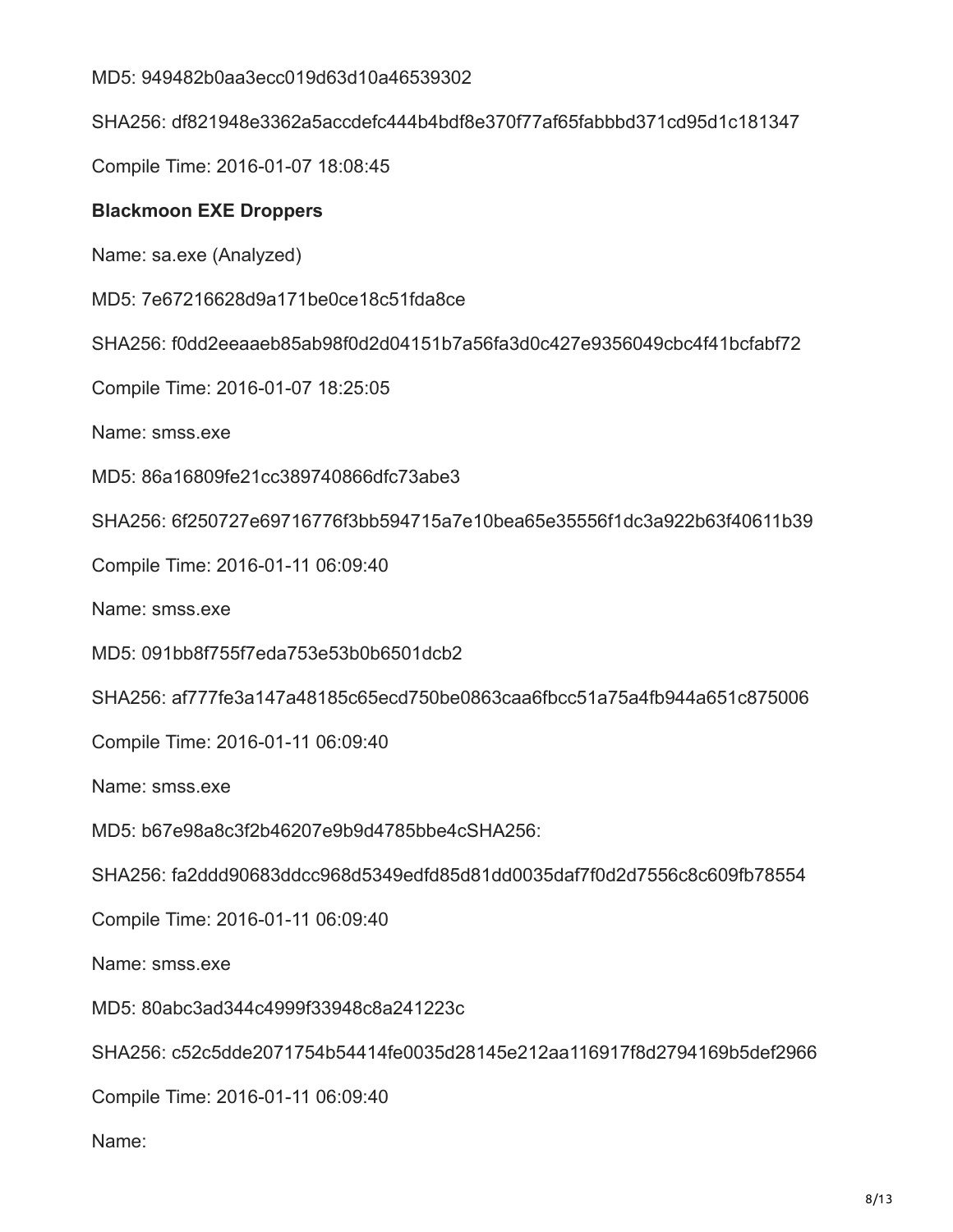MD5: 3fe1d163b22c619d8e9dd865d83d9b05 SHA256: 8189b3e021be392d4a731d68c5c73d2bafb8168b70351be7475806b8978304aa Compile Time: 2016-01-11 06:09:40 Name: smss.exe MD5: c973ac06f36f1b52a08c51faf79fade2 SHA256: e3ccb1c511a18b0b95f51ca54b2bde109eb689b9ef23ad9325ab7c58fd3bd857 Compile Time: 2016-01-11 06:09:40 Name: smss.exe MD5: 34f4257bba25546aaf486132c27c40d5 SHA256: 5881f66242ceb03f85731dafbab272e88545609bb2542a4328a2060c4ecedc85 Compile Time: 2016-01-11 06:09:40 Name: smss.exe MD5: 79fee38ebc1c6db755f3da38287349f9 SHA256: c5d95003eb571199ddb6f5c181ab6fc326115c55ff2637673657d946bf314f87 Compile Time: 2016-01-11 06:09:40 Name: MD5: 7d091ae970c41b85e9a281308fab6985 SHA256: 8b36c161d720926a91e1d2324fe075b740b782100833d01c7905e4ccef5befc6 Compile Time: 2016-01-11 06:09:40 Name: MD5: 4f21078383c7fff2ad3dbe8b77de7f3d SHA256: 43bac8196a8410b09e0ab1a2926ad9419b32ea7caa8371585db26748f09418b0 Compile Time: 2016-01-09 09:26:10 Name:

MD5: dd01534e1a78913f440d30bf03d99462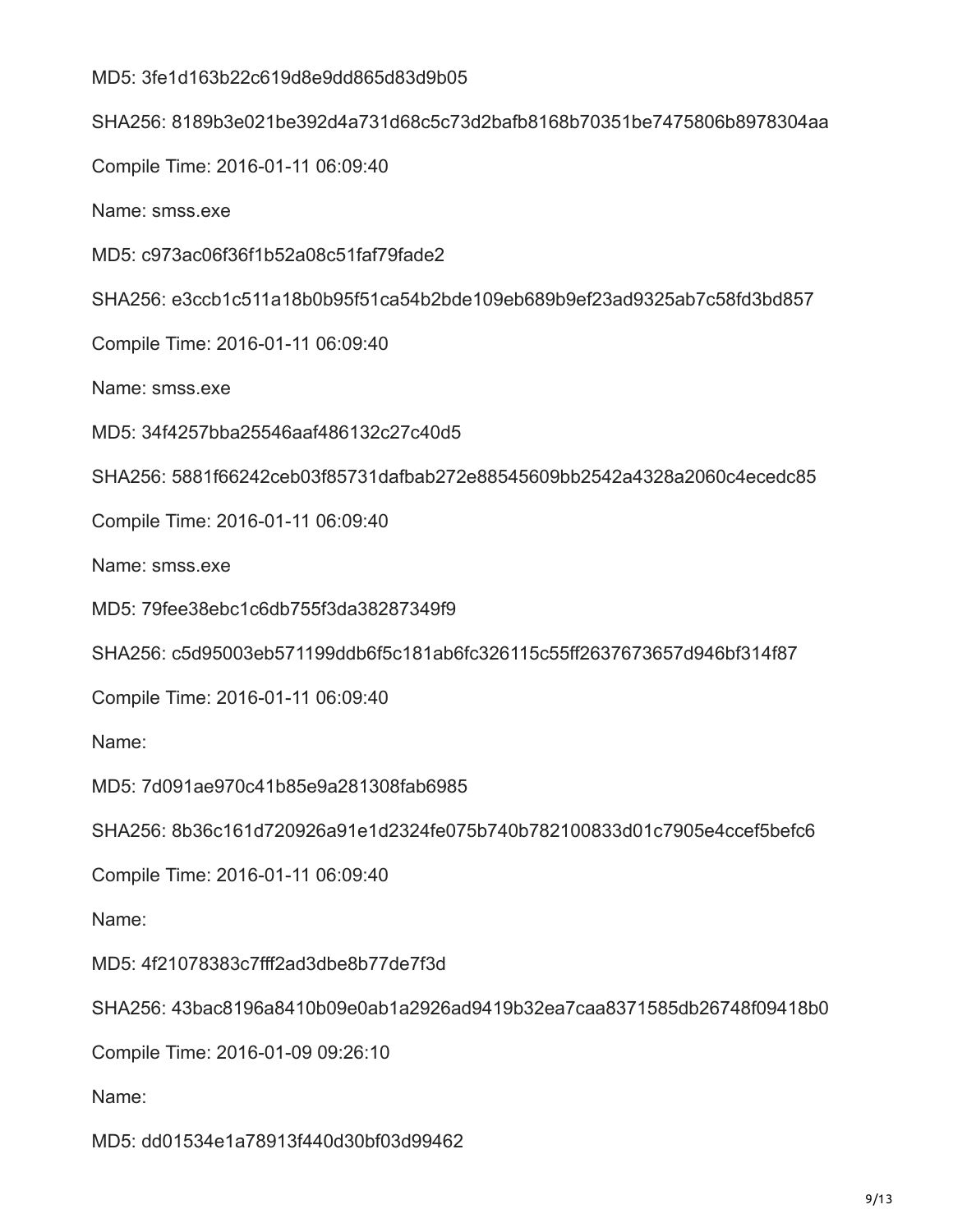#### SHA256: f07d0ceb105b5454d8037283667f4103e19413b3297885d38db94031cc14c258

Compile Time: 2016-01-09 09:26:10

Name:

MD5: fe0fca87d2a1ef1b7d0c57414dee32be

SHA256: b6340b9f2433bd20246719e92870e3f1ec01d42a0e22606f27ee53b7fe0adafe

Compile Time: 2016-01-09 09:26:10

Name:

MD5: 371b63fb512513c066e541a13f3ed79a

SHA256: e4b8adcf2974abbe236813b02b507280bca61f8a0795e3901c8718999c661cd5

Compile Time: 2016-01-09 09:26:10

Name: dll.exe

MD5: a4a2d0a47aa3c1bc4382997a197e3aeb

SHA256: 437c8a5639149fd97943f01ee88aa96f131b9755172c77a42a57c014d0158fbe

Compile Time: 2016-01-09 09:26:10

Name: ser.exe

MD5: 4c8f4bd321ebde0698576c4b1a788773

SHA256: f8aa625dd544f3e49412f9a2acea411c8cb4b6f346e04800ff711c9cd9a45d92

Compile Time: 2016-01-09 09:26:10

Name: dll.exe

MD5: 59596e9c4c94ebd7d5a692a782623560

SHA256: 16e922193fb53d58c44e8cb012fe1d19bfba391807db964fe2c6cde06a436aa1

Compile Time: 2016-01-09 09:26:10

Name: sa.exe

MD5: 255e5a9dfc352e9abdfe67e00e6d34ef

SHA256: 8d6b2be9180972274d8111a47e0a15d5158bfd352cd5738a665d14c71a8406e9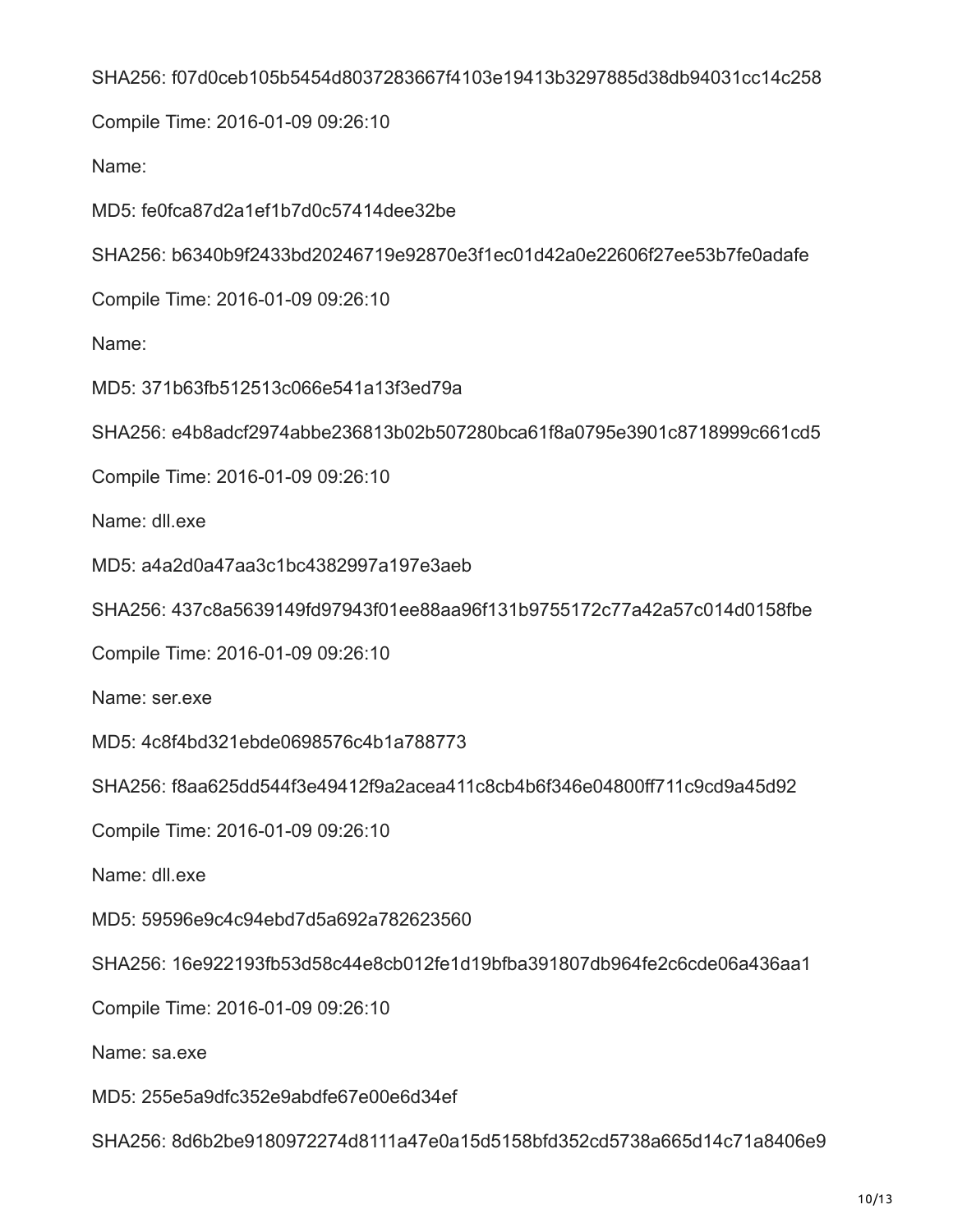Compile Time: 2016-01-07 18:25:05

Name: sa.exe

MD5: 5fac43273dc8a7bed3a005220d32da1d

SHA256: ada60b73629c135592fef0f7257cd1dac8e0cb4a448141b2b2e3e1bba02c5eab

Compile Time: 2016-01-07 18:25:05

Name: sa.exe

MD5: 35732507edc006ce63066f59cee041b8

SHA256: 0fc932e2dae7219cc5a14a224e76385ba7e15e15fa0fb4054206efbf983cea00

Compile Time: 2016-01-07 18:25:05

Name:

MD5: ab9278dbc583d4829524e68f101c0de1

SHA256: 46e572338ea5c1c691ab60984abfc38007c7cfd7b6e77adf26a6bbaa22451d73

Compile Time: 2016-01-07 18:25:05

Name:

MD5: 25e02fe76649535abed4c3f1340ba88c

SHA256: abe2f051bc9339d2e0c29ee75027879d465d644de8a3159ada1db72412a551b8

Compile Time: 2016-01-07 18:25:05

Name: sa.exe

MD5: c967d619404bd371a75ba4c5ca2a650a

SHA256: eb6e0e39bc2c379e18076cae7da2dbfb23233294ebd24b40a01180dc768e092e

Compile Time: 2016-01-07 18:25:05

#### **IP Addresses**

100.43.129[.]107

98.126.19[.]178

174.139.200[.]164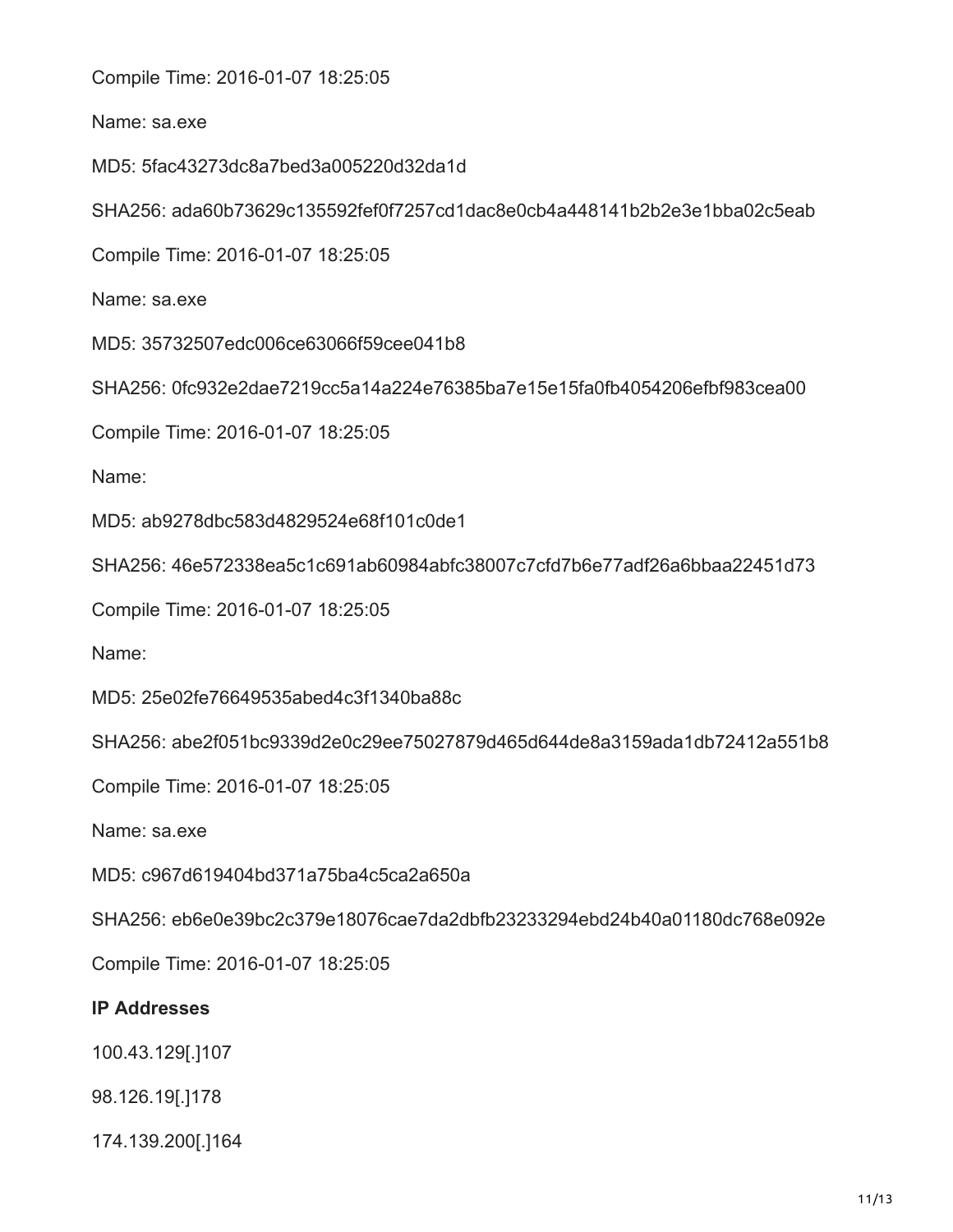174.139.200[.]165

174.139.203[.]180

## **Emerging Threats Coverage**

2815665 - ETPRO TROJAN W32.Blackmoon Checkin 1

2815676 - ETPRO TROJAN W32.Blackmoon Checkin 2

2815733 - ETPRO TROJAN W32.Blackmoon Bank Phishing Page - Compromised Host M1

2815734 - ETPRO TROJAN W32.Blackmoon Bank Phishing Page - Compromised Host M2

2815735 - ETPRO TROJAN W32.Blackmoon Bank Phishing Page - Compromised Host M3

2815736 - ETPRO TROJAN W32.Blackmoon Bank Phishing Page - Compromised Host M4

2815737 - ETPRO TROJAN W32.Blackmoon Bank Phishing Page - Compromised Host M5

2815738 - ETPRO TROJAN W32.Blackmoon Bank Phishing Page - Compromised Host M6

2815769 - ETPRO TROJAN W32.Blackmoon Uploading Stolen Certificates

## **Yara Rule**

```
rule BLACKMOON_BANKER {
```
 *meta:*

 *author = "Proofpoint Staff"*

 *info = "blackmoon update"*

 *strings:*

 *\$s1 = "BlackMoon RunTime Error:" nocase wide ascii*

 *\$s2 = "\\system32\\rundll32.exe" wide ascii*

 *\$s3 = "cmd.exe /c ipconfig /flushdns" wide ascii*

 *\$s4 = "\\system32\\drivers\\etc\\hosts.ics" wide ascii*

 *condition:*

 *all of them*